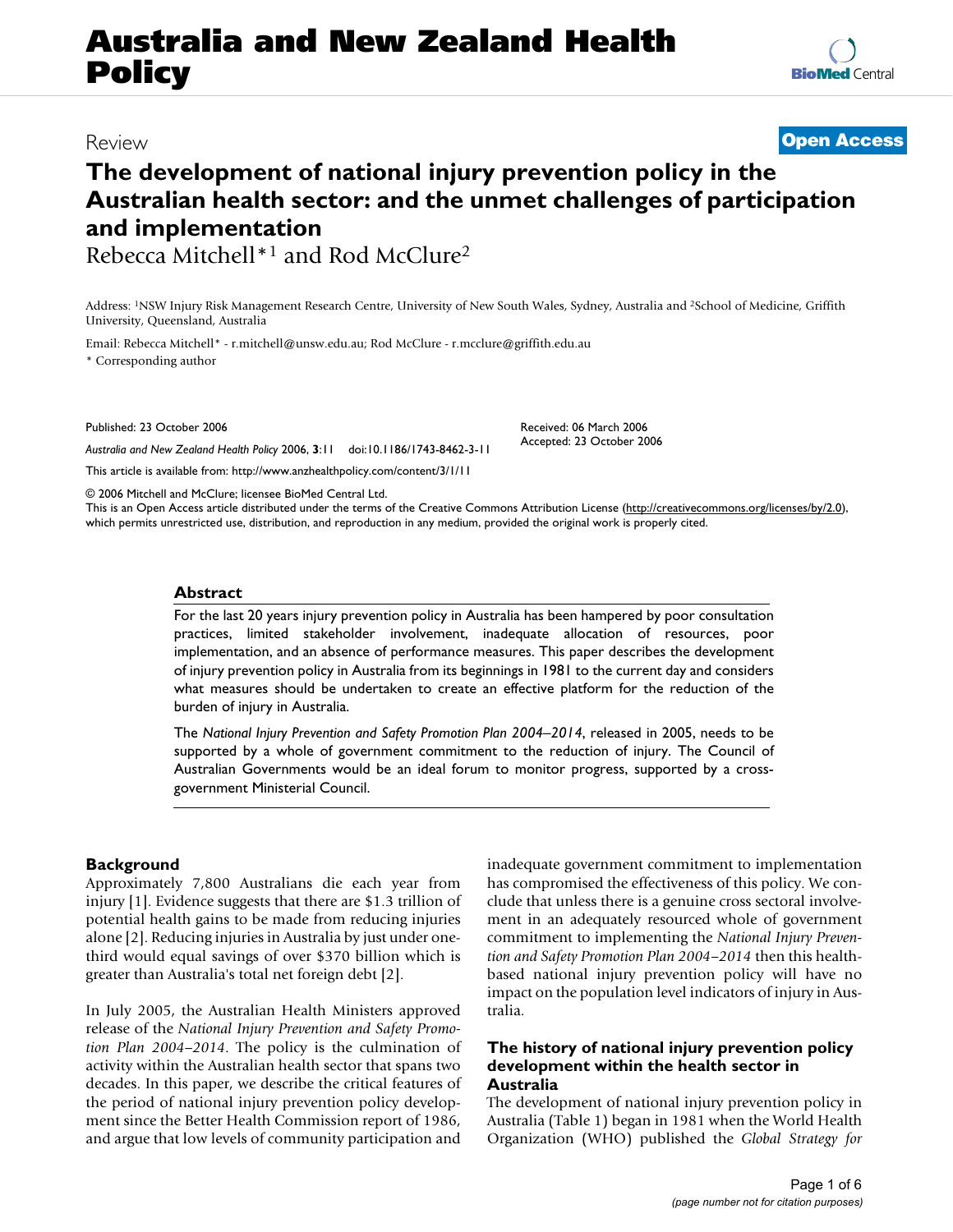*Health for All by the Year 2000* [3]. In response to this call for all WHO Member States to develop national policies, strategies and action plans to improve health and to monitor the effectiveness of their progress against specified actions, the then Federal Minister for Health, Dr Neal Blewett, created the Better Health Commission in 1985 [4]. The Commission was asked to report on the current health status of the Australian population and to focus on the development of health-related policy relating to the prevention of disease and injury [5,6].

In 1986, the Better Health Commission published *Looking Forward to Better Health* in three volumes [5,7,8]. Among the Commission's recommendations were that major prevention activities should concentrate on the three areas of cardiovascular disease, nutrition, and injury. Following the release of the Better Health Commission report, the Australian Health Ministers Advisory Council (AHMAC) established the Health Target and Implementation Committee (HTIC) in 1987 to provide advice regarding how the recommendations from the Better Health Commission report could be implemented [9]. In 1988, the HTIC published *Health for All Australians* [10] which outlined goals and targets in three main areas: (1) population groups; (2) major causes of illness and death (including injury); and (3) risk factors. The report also included five priority health areas for preventive action of which injury was one. The National Better Health Program (NBHP) was established in 1988 to oversee the implementation of the strategies outlined in the HTIC report.

Four years after its creation, a review of the NBHP was conducted and found that while progress had been made in some areas, there were limitations of the approach to the goals and targets suggested in the *Health for all Australians* report [6,11]. The review identified that the goals and targets listed in the report had not been widely adopted. It highlighted the strong need for the health system to be fully engaged in both the identification and monitoring of any health targets, in the development of accountability measures, and in the development of strategies for addressing both the social and environmental determinants of health [4,12,13]. As an added stimulus for the development of a consistent national approach to health goals and targets, in 1992 the Medicare Agreements Act required the Commonwealth and the State and Territory Governments to have developed national health goals and targets by 30 June 1994 [14].

*Goals and targets for Australia's Health in the year 2000 and beyond* was commissioned by the Federal Government from academics in the Department of Public Health at the University of Sydney and it was published in 1993 [13]. This report revised the goals and targets of *Health for all Australians* into four principal areas: (1) mortality, morbidity and quality of life; (2) healthy lifestyles and risk fac-

| Year | <b>Initiative</b>                                                                                                                                                                    |
|------|--------------------------------------------------------------------------------------------------------------------------------------------------------------------------------------|
| 1981 | Global Strategy for Health for All by the Year 2000 published by World Health Organization.                                                                                          |
| 1985 | Better Health Commission established to respond to WHO initiative.                                                                                                                   |
| 1986 | Looking Forward to Better Health published by the Better Health Commission.                                                                                                          |
| 1987 | Health Targets and Implementation (Health for All) Committee established.                                                                                                            |
| 1988 | Health for all Australians. Report of the Health Targets and Implementation (Health for All) Committee to Australian Health Ministers published.                                     |
| 1988 | Establishment of the National Better Health Program.                                                                                                                                 |
| 1991 | Review of the National Better Health Program.                                                                                                                                        |
| 1992 | Medicare Agreements Act 1992 requires Commonwealth and State and Territory Governments to have developed national health goals<br>and targets by 30 June 1994.                       |
| 1993 | Goals and Targets for Australia's Health in the Year 2000 and Beyond published.                                                                                                      |
| 1993 | National Health Summit held.                                                                                                                                                         |
| 1994 | Better Health Outcomes for Australia published and Better Health Outcomes Overseeing Committee established.                                                                          |
| 1996 | National Health Priority Area initiative established.                                                                                                                                |
| 1996 | National Public Health Partnership Group formed.                                                                                                                                     |
| 1997 | National Injury Prevention Advisory Council established.                                                                                                                             |
| 1997 | National Health Priority Area: Injury Prevention and Control report published.                                                                                                       |
| 1999 | Directions in Injury Prevention. Report 1: Research Needs and Directions in Injury Prevention. Report 2: Injury Prevention Interventions Good Buys for<br>the Next Decade published. |
| 2000 | Strategic Injury Prevention Partnership established as a subcommittee of NPHPG.                                                                                                      |
| 2001 | National Injury Prevention Plan Priorities for 2001–2003 and National Injury Prevention Plan Priorities for 2001–2003 Implementation Plan published.                                 |
| 2004 | Evaluation of the National Injury Prevention Plan Priorities for 2001-2003.                                                                                                          |
| 2005 | National Injury Prevention and Safety Promotion Plan 2004-2014 endorsed.                                                                                                             |
| 2005 | National Aboriginal and Torres Strait Islander Safety Promotion Plan 2004–2014 endorsed.                                                                                             |

#### **Table 1: Development of injury prevention policy in Australia by the health sector**

<sup>2005</sup> *National Falls Prevention for Older People Plan: 2004 onwards* endorsed.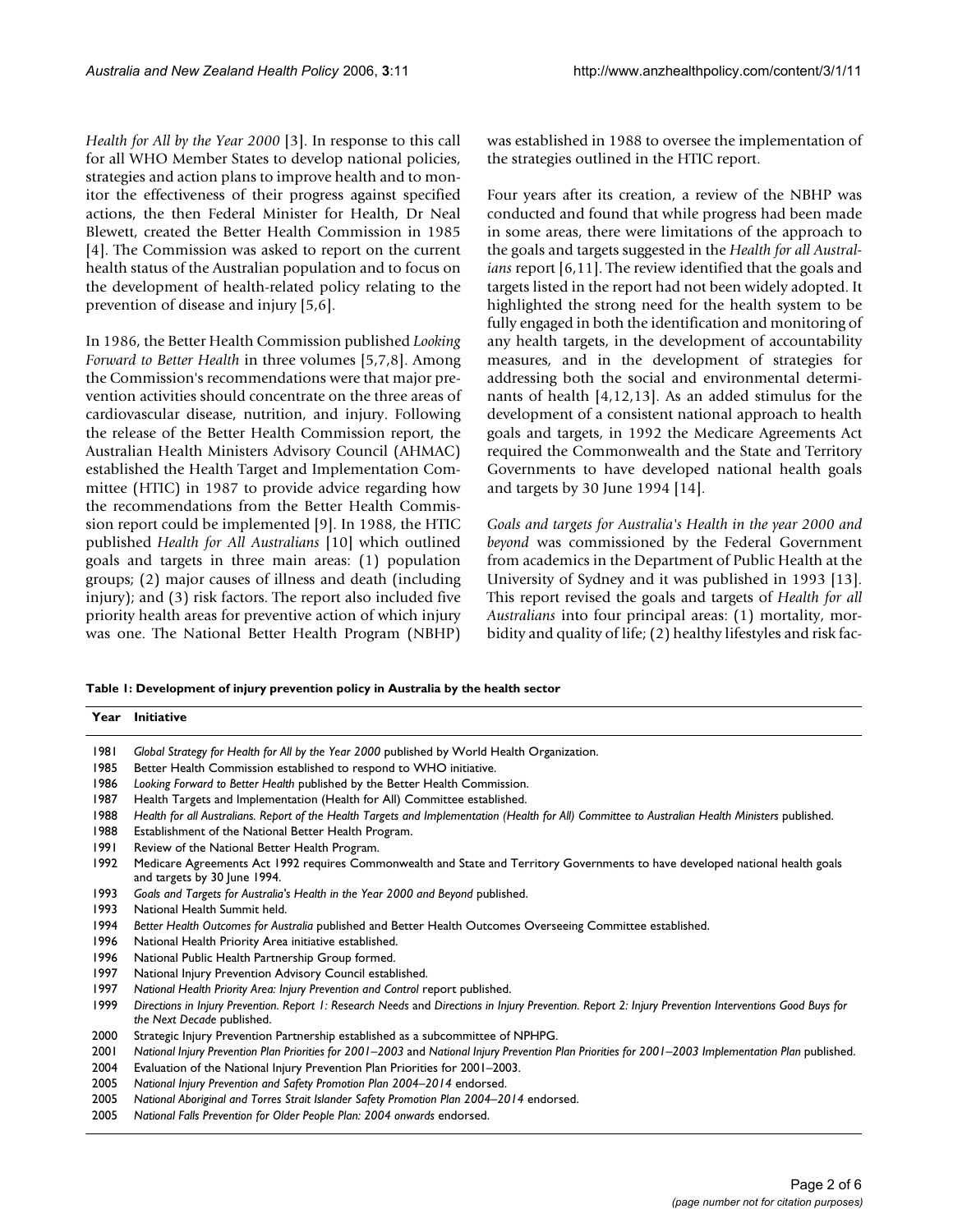tors; (3) health literacy and life skills; and (4) healthy environments.

*Goals and targets for Australia's Health in the year 2000 and beyond* adopted a more social view of health than previous health-related goal and target setting reports. It contained over 100 goals and 600 specific targets, 76 targets related to injury prevention, including transport-related injuries, suicide, interpersonal violence, injuries in a residential setting, and product- and sport-related injuries. Targets for safe behaviours, such as wearing helmets while bicycling and mouthguard wearing during contact sports, were also set [6,13]. Reviewing the report at a National Health Summit in April 1993, the Australian Health Ministers agreed that the goals and targets outlined in the report should be included within a broader framework of national health policy [4,11,12]. Subsequently, a joint working group of AHMAC and the National Health and Medical Research Council (NHMRC) was established to identify some initial national health focus areas for action. The working group identified four priority health areas: (1) cardiovascular disease; (2) cancer; (3) injury; and (4) mental health, and implementation groups were established for these areas.

In 1994, the *Better Health Outcomes for Australians* report was published which brought together the work of the four implementation groups[14]. This report provided a number of goals, strategies, and indicators for these four priority health areas, of which 22 goals and 29 targets related directly to injury prevention, in the areas of transport-related injuries, work-related injury, falls in older persons and in young children, product- and sport-related injury, interpersonal violence, poisoning, burns and scalds, and drowning. This report also included two goals related to post injury management. Following the release of the report, the AHMAC established the Better Health Outcomes Overseeing Committee (BHOOC) [4,11]. One year later, the BHOOC reviewed the national health goals and targets process and identified a number of issues. It appeared that the complexity of the goals and targets were a problem, the number of indicators were too large (over 140 indicators across four health areas), and no national reporting requirements existed [4]. Following this review, the National Health Priority Area (NHPA) initiative was established by the Australian Health Ministers in July 1996 [4].

In 1996, AHMAC agreed that a report should be prepared on each of the four health priority areas every two years to provide an overview of the burden and the key issues relating to each area [15]. The AHMAC also agreed that diabetes should be added to the health priority areas, making a total of five priority areas and that a National Public Health Partnership Group (NPHPG) should be formed in an attempt to develop a national coordinated approach to public health. In 1997, the first report on Injury Prevention and Control was published as part of the series on national health priority areas [15]. In the same year, the National Injury Prevention Advisory Council (NIPAC) was established to provide independent advice to the then Commonwealth Department of Health and Aged Care (DHAC) and to Health Ministers on appropriate strategies to reduce the incidence and severity of injury in Australia. Members of NIPAC included representatives from DHAC, the state and territory health departments, injury prevention researchers, and practitioners.

In 1999, NIPAC and the DHAC produced two reports describing proposed directions in injury prevention, including research needs and effective interventions for injury prevention [16,17]. These reports provided an overview of injury in Australia, described known effective injury prevention measures, and outlined opportunities for investment in injury prevention strategies that were likely to be the most cost-effective. During this period, NIPAC developed the first National Injury Prevention Plan, which contained four priority areas for injury prevention: (1) falls in older people; (2) falls in children aged 14 years or less; (3) drowning and near-drowning; and (4) poisoning in children aged four years or less.

The national plan and its accompanying implementation plan were not published until 2001 [18,19] following the demise of the NIPAC and the formation of the Strategic Injury Prevention Partnership (SIPP) in August 2000. SIPP was developed as a subcommittee of the NPHPG, and consisted of representatives of DHAC, State and Territory Health Departments, the Australian Institute of Health and Welfare, the Consumer Safety Unit of the Australian Treasury Department, and the Australian Injury Prevention Network.

In 1999, a review of the NHPA initiative found wide support for the continuation of the initiative and a number of recommendations were made, including the need to give greater emphasis to the identification and promotion of evidence-based prevention strategies, and the need for the provision of timely and appropriate indicators to monitor performance and implementation of NHPA strategies [4]. Following this review, asthma, in August 1999 and arthritis and musculoskeletal conditions in July 2002 became the sixth and seventh national health priority areas, respectively [4]. In 2004, a review of the first national injury prevention plan was released. Although the terms of reference of this review were limited, the finding of the review concluded that the plan was created following ineffective consultation, was confined only to the areas of injury prevention over which the health sector had influ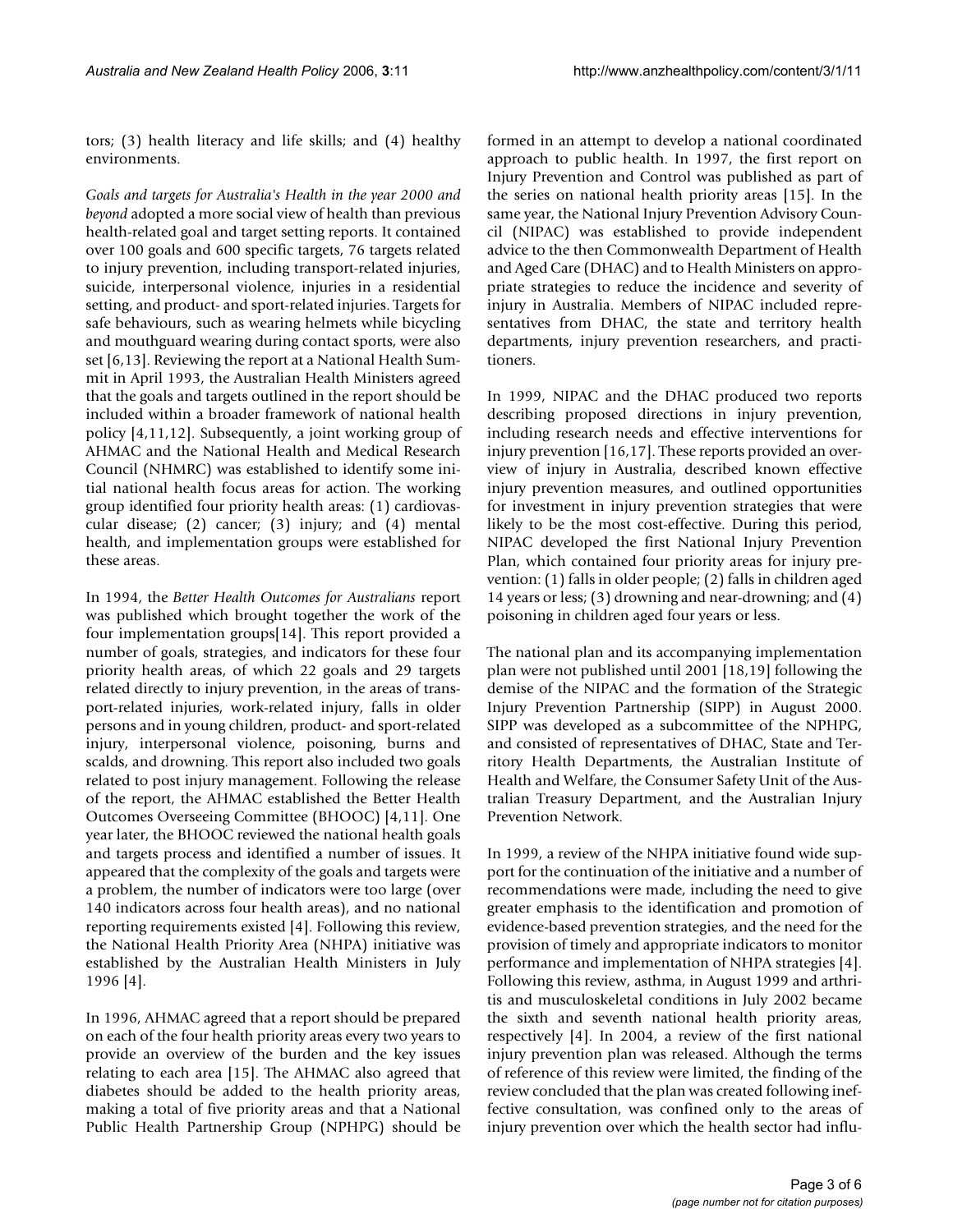ence, did not fully engage injury prevention stakeholders, lacked resources for implementation, appropriate performance measures to gauge progress were absent, and thus the plan was unlikely to have any significant effect on rates of injury-related morbidity and mortality in Australia [20].

In 2005, SIPP submitted a ten year National Plan for Injury Prevention and Safety Promotion to the Australian health ministers. The *National Injury Prevention and Safety Promotion Plan 2004–2014* [21] was largely based on both the New Zealand and Canadian Injury Prevention Strategies and identifies two main goals – achieving a positive safety culture and creating safe environments, ten underlying principles, eight priority areas and 71 priority activities, rather than setting specific targets. It represents a return to a population-based focus and includes as its priorities: children, youth and young adults, adults, older people, rural and remote populations, and Aboriginal and Torres Strait Islander peoples. One risk factor, alcohol, is identified as a priority area, along with the core feature of the establishment and maintenance of a national strategic framework for the prevention of injuries. The plan was endorsed by the Health Ministers and SIPP was immediately dissolved.

## **The Future of the National Injury Prevention and Safety Promotion Plan 2004–2014**

While not limited to government activity, the term policy tends to be defined as 'government action'[22] and more specifically, 'an action which employs governmental authority to commit resources in support of preferred values' [23]. Although committees have been formed, policy documents written and reviews undertaken, as demonstrated in the above section, both the 'action' and 'commit resources' components of the definition have largely been absent from the 20 year history of injury prevention policy in Australia.

While injuries are treated within the health system, the risk factors for injury (eg. environmental, social or objectspecific) and the creation of legislation and standards that aim to prevent injuries largely lie outside the jurisdiction of the health sector. For instance, in Australia many policy and legislative factors can affect drowning incidence rates and these are beyond the control of any one government or non-government agency. For example, in NSW, the NSW Swimming Pool Act 1992 and its associated Regulation 1998 are enforced by the NSW Department of Local Government; safe boating is regulated by NSW Maritime and the NSW Water Police; the promotion of water and surf safety is conducted by the NSW Department of Sport and Recreation, Surf Life Saving, Royal Life Saving, Austswim, and the Australian and Professional Ocean Lifeguards Association (APOLA); rural water safety and

dam safety is promoted by Farmsafe NSW and WorkCover NSW; and medical retrieval and hospital care is provide by the NSW Ambulance Service, the Royal Flying Doctor Service of Australia, and the NSW Department of Health. If all of these agencies in only one state represent different facets of only one injury area, how then should injury prevention efforts be structured at a national level for the best and most cost effective results?

A 'whole of government' approach to the prevention of injuries is needed. Government agencies (and non-government agencies) must work collaboratively if the burden of injuries is to be significantly reduced [24]. A whole of government approach would ultimately reduce duplication, focus resources, promote the best use of skills and expertise, and encouraged sustainability of effort through the strengthening of cross-government networks and partnerships. However, the adoption of a whole of government approach to injury prevention would have implications for the design of government processes, as it would likely involve the integration of planning across government for injury prevention programs, the development of intergovernmental partnership agreements between agencies, the creation of a format for pooled resourcing for injury prevention efforts, the enhancement of injury surveillance practices, and the development of structured key cross-government performance indicators.

With the launch of the *National Injury Prevention and Safety Promotion Plan 2004–2014*[21] it is now of vital importance that this policy be progressed to include a whole of government commitment to establishing within each agency the process of cross-government collaboration needed to implement the plan.

In New Zealand, the implementation plan for the New Zealand Injury Prevention Strategy is the responsibility of the New Zealand Cabinet who report to the New Zealand Parliament [25]. In Australia, an implementation plan for the *National Injury Prevention and Safety Promotion Plan* [21] has not even been developed.

Ownership, commitment and national coordination of sustained injury prevention efforts needs to be at the highest level and it is recommended that the Council of Australian Governments (COAG) would be an ideal forum to monitor and discuss cross-government actions in the implementation of injury prevention policy. The COAG has previously discussed some aspects of injury prevention policy, including issues surrounding gun control, domestic violence, child protection, and marine safety[26]. It is recommended that the governance of the implementation of the National Injury Prevention and Safety Promotion Plan 2004–2014 [21] be placed with COAG. The formation of a cross-government Ministerial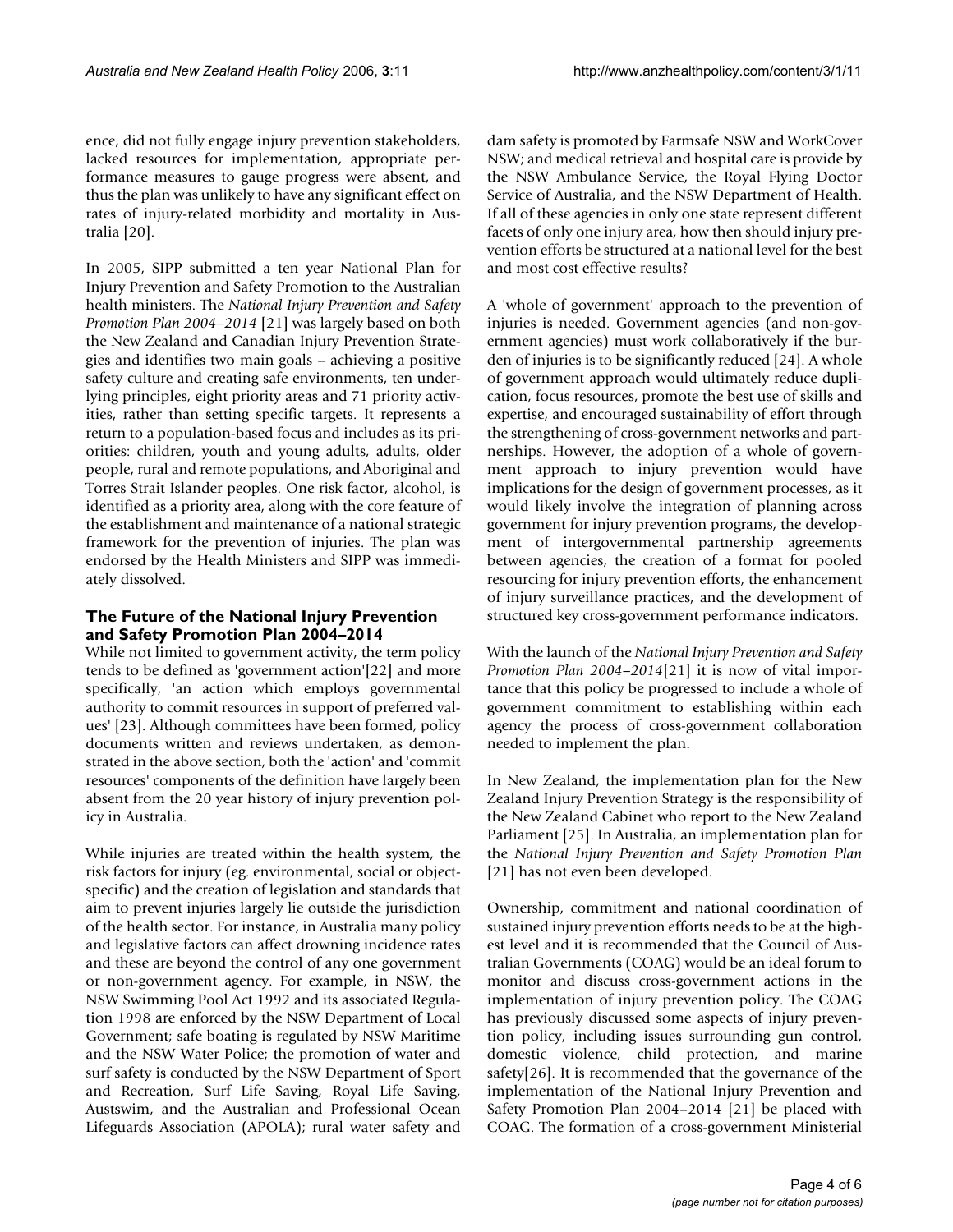Council could assist in providing advise to COAG on injury prevention priority areas, best use of resources for cost-effective results and integration of planning of prevention activities. Supporting documentation on the incidence of injury in Australia, the development of performance measures and injury indicators could come from enhanced resourcing of already existing bodies, such as the National Injury Surveillance Unit.

Without the allocation of sufficient resources, and the development of an appropriate national governance and performance management structure as described above, the *National Injury Prevention and Safety Promotion Plan 2004–2014* [21] is unlikely to meet its goals. Through the engagement of all sectors of government in a cross-government Ministerial Council and steerage by the peak intergovernmental forum, COAG, the impetus for national coordination of injury prevention efforts is strengthened and the commitment of all sectors of government to the reduction of injury is emphasised.

Ultimately, the measure of effectiveness of any national public health policy is a decrease in the population burden and associated costs of the relevant health condition. The dramatic decline in transport-related injuries since 1986 (18.0 per 100,000 population in 1986 to 7.9 per 100,000 population in 2004 [27]) demonstrates the scope for prevention in the injury field. This decline can be directly attributed to the National Road Safety Strategy, improvements in trauma management, and consequent substantial commitments at state and territory government levels by the departments of roads, transport and police. If the *National Injury Prevention and Safety Promotion Plan 2004–2014* [21] is to lead to a decrease in the incidence of injury then similar effort needs to be mounted for non-transport related injury.

### **Conclusion**

Injuries are preventable. Yet, after two decades of national policy development, injuries remain the leading cause of death for Australians under the age of 44 [1]. The *National Injury Prevention and Safety Promotion Plan 2004–2014* [21] has recently been endorsed by the Australian Health Ministers to guide a coordinated national response to the problem of injury. A concerted effort must now be made by the signatories to this national document to honour their commitment, as prescribed in the plan, to reducing the injury-related harm that is currently having a serious public health impact on individuals, the community, and the Australian economy.

### **Declaration of competing interests**

All information on which this article is based is in the public domain. It should be noted however that R McClure was co-chair of SIPP from 2002 to 2005 and R Mitchell was a member of SIPP during 2004.

The authors declare that they have no competing interests.

### **Authors' contributions**

RM prepared the first draft of the manuscript. RMc contributed to the development of ideas expressed in the manuscipt and assisted in preparing the final version. Both authors read and approved the final manuscipt.

### **Acknowledgements**

The authors would like to thank Michele Foster for insightful comments on an early draft of the manuscript.

R Mitchell is supported by a PhD scholarship from Injury Prevention and Control Australia, based at the NSW Injury Risk Management Research Centre.

#### **References**

- 1. Kreisfeld R, Newson R, Harrison J: **Injury Deaths, Australia 2002.** In *Injury Research and Statistics Series Number 23 Volume INJCAT 65*. Adelaide , AIHW; 2004.
- 2. Access Economics: **Exceptional Returns: the Value of Investing in Health R&D in Australia.** Canberra , Australian Society for Medical Research; 2003.
- 3. World Health Organization: **Global Strategy for Health for All by the Year 2000.** Geneva , World Health Organization; 1981.
- 4. National Health Priority Advisory Council: **History of the National Health Priority Area Initiative.** .
- 5. Better Health Commission: **Looking Forward to Better Health: Volume 1. Final Report.** Canberra , Australian Government Publishing Service; 1986.
- 6. Wise M, Nutbeam D: **National health goals and targets an historical perspective.** *Health Promotion Journal of Australia* 1994, **4(3):**9-13.
- 7. Better Health Commission: **Looking Forward to Better Health: Volume 2. The taskforces and working groups: reports to the Better Health Commission.** Canberra , Australian Government Publishing Service; 1986.
- 8. Better Health Commission: **Looking Forward to Better Health: Volume 3. The workshops and consultations: reports to the Better Health Commission.** Canberra , Australian Government Publishing Service; 1986.
- 9. Van Der Weyden M: **[The burden of disease and injury in Aus](http://www.ncbi.nlm.nih.gov/entrez/query.fcgi?cmd=Retrieve&db=PubMed&dopt=Abstract&list_uids=10721336)[tralia: time for action.](http://www.ncbi.nlm.nih.gov/entrez/query.fcgi?cmd=Retrieve&db=PubMed&dopt=Abstract&list_uids=10721336)** *Medical Journal of Australia* 1999, **171:**581-582.
- 10. Health Targets and Implementation Committee: **Health for All Australians.** Canberra , Australian Government Publishing Service; 1988.
- 11. Better Health Outcomes Newsletter: **National Health Priority Areas.** .
- 12. Pickering S, Bennett J, Ashpole K: **National health goals and targets - the Commonwealth Government's approach to achieving better health outcomes for all Australians.** *Health Promotion Journal of Australia* 1994, **4(3):**5-8.
- 13. Nutbeam D, Wise M, Bauman A, Harris E, Leeder S: **Goals and targets for Australia's Health in the Year 2000 and Beyond.** Canberra , Commonwealth Department of Health, Housing and Community Services; 1993.
- 14. Commonwealth Department of Human Services and Health: **Better health outcomes for Australians : national goals, targets and strategies for better health outcomes into the next century .** Canberra , Commonwealth Department of Human Services and Health,; 1994.
- 15. Commonwealth Department of Health and Family Services: **National Health Priority Areas Report: Injury Prevention** and Control. Canberra, Australian Institute of Health and Welfare; 1997.